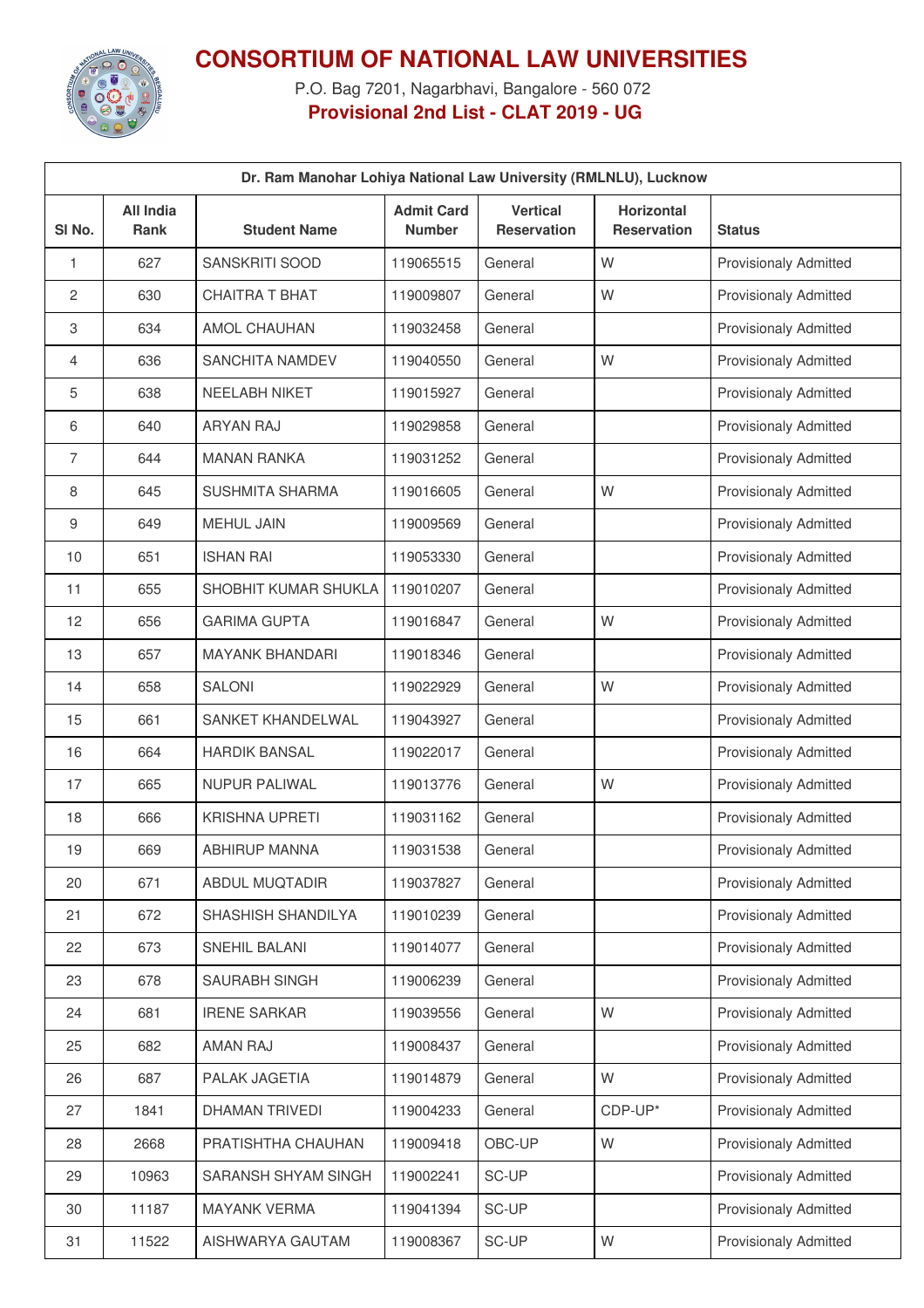| Dr. Ram Manohar Lohiya National Law University (RMLNLU), Lucknow |                          |                     |                                    |                                       |                                         |                              |  |
|------------------------------------------------------------------|--------------------------|---------------------|------------------------------------|---------------------------------------|-----------------------------------------|------------------------------|--|
| SI No.                                                           | All India<br><b>Rank</b> | <b>Student Name</b> | <b>Admit Card</b><br><b>Number</b> | <b>Vertical</b><br><b>Reservation</b> | <b>Horizontal</b><br><b>Reservation</b> | <b>Status</b>                |  |
| 32                                                               | 11850                    | <b>URVI AMBESH</b>  | 119005726                          | SC-UP                                 | W                                       | <b>Provisionaly Admitted</b> |  |
| 33                                                               | 16003                    | AYUSH PRATAP SINGH  | 119033921                          | General                               | PWD <sup>*</sup>                        | <b>Provisionaly Admitted</b> |  |
| 34                                                               | 16058                    | LOHITH P V          | 119069653                          | General                               | PWD <sup>*</sup>                        | <b>Provisionaly Admitted</b> |  |
| 35                                                               | 17384                    | AYUSH AGARWAL       | 119004201                          | General                               | PWD <sup>*</sup>                        | <b>Provisionaly Admitted</b> |  |
| 36                                                               | 18366                    | <b>GURNOOR KAUR</b> | 119034260                          | General                               | PWD <sup>*</sup> , W                    | <b>Provisionaly Admitted</b> |  |
| 37                                                               | 18520                    | <b>ANUJ KUMAR</b>   | 119071703                          | General                               | PWD <sup>*</sup>                        | <b>Provisionaly Admitted</b> |  |
| 38                                                               | 24793                    | SNEHA SINGH         | 119043970                          | ST-UP                                 | W                                       | <b>Provisionaly Admitted</b> |  |
| 39                                                               | 24962                    | SAKSHI SINGH BARFAL | 119014407                          | ST-UP                                 | W                                       | <b>Provisionaly Admitted</b> |  |
| 40                                                               | 29911                    | ANNU CHAUDHARY      | 119029954                          | ST-UP                                 | W                                       | <b>Provisionaly Admitted</b> |  |

## **Status of provisionally admitted students in the first list - UG**

| Dr. Ram Manohar Lohiya National Law University (RMLNLU), Lucknow |                                 |                                           |                                    |                                       |                                         |                              |  |  |
|------------------------------------------------------------------|---------------------------------|-------------------------------------------|------------------------------------|---------------------------------------|-----------------------------------------|------------------------------|--|--|
| SI No.                                                           | <b>All India</b><br><b>Rank</b> | <b>Student Name</b>                       | <b>Admit Card</b><br><b>Number</b> | <b>Vertical</b><br><b>Reservation</b> | <b>Horizontal</b><br><b>Reservation</b> | <b>Status</b>                |  |  |
| 1                                                                | 342                             | <b>ASHHAB KHAN</b>                        | 119014549                          | General                               |                                         | Vacant                       |  |  |
| $\overline{2}$                                                   | 347                             | <b>TANYA SHUKLA</b>                       | 119020658                          | General                               | W                                       | Vacant                       |  |  |
| 3                                                                | 382                             | KUSHAGRA KRISHNA                          | 119044567                          | General                               |                                         | <b>Provisionaly Admitted</b> |  |  |
| $\overline{4}$                                                   | 419                             | <b>SAMPADA PANDE</b>                      | 119017374                          | General                               | W                                       | Vacant                       |  |  |
| 5                                                                | 422                             | <b>AYUSH PANDEY</b>                       | 119028838                          | General                               |                                         | Vacant                       |  |  |
| 6                                                                | 428                             | <b>HARSHITA YADAV</b>                     | 119023990                          | General                               | W                                       | <b>Provisionaly Admitted</b> |  |  |
| $\overline{7}$                                                   | 443                             | ARSHDEEP SINGH                            | 119033864                          | General                               |                                         | Vacant                       |  |  |
| 8                                                                | 446                             | ANUJA KULSHRESHTHA                        | 119023192                          | General                               | W                                       | Vacant                       |  |  |
| 9                                                                | 451                             | ANIRUDH TYAGI                             | 119026237                          | General                               |                                         | <b>Provisionaly Admitted</b> |  |  |
| 10                                                               | 452                             | <b>DURGESH SHARMA</b>                     | 119028000                          | General                               |                                         | Vacant                       |  |  |
| 11                                                               | 464                             | PRAKHAR DWIVEDI                           | 119018339                          | General                               |                                         | <b>Provisionaly Admitted</b> |  |  |
| 12                                                               | 478                             | ROSHITA SHRIVASTAVA                       | 119050578                          | General                               | W                                       | Sought Upgradation           |  |  |
| 13                                                               | 479                             | <b>YOGESH</b>                             | 119055058                          | General                               |                                         | Vacant                       |  |  |
| 14                                                               | 486                             | <b>ANUBHAV SINGH</b>                      | 119008982                          | General                               |                                         | Vacant                       |  |  |
| 15                                                               | 492                             | <b>HARSHIL JAIN</b>                       | 119064897                          | General                               |                                         | Sought Upgradation           |  |  |
| 16                                                               | 495                             | <b>VARSHA AGARWAL</b>                     | 119032548                          | General                               | W                                       | Sought Upgradation           |  |  |
| 17                                                               | 501                             | <b>VIDUSHI PANDEY</b>                     | 119020248                          | General                               | W                                       | Sought Upgradation           |  |  |
| 18                                                               | 504                             | <b>JYOTIRAJ SINGH</b><br><b>BHADAURIA</b> | 119029210                          | General                               |                                         | <b>Provisionaly Admitted</b> |  |  |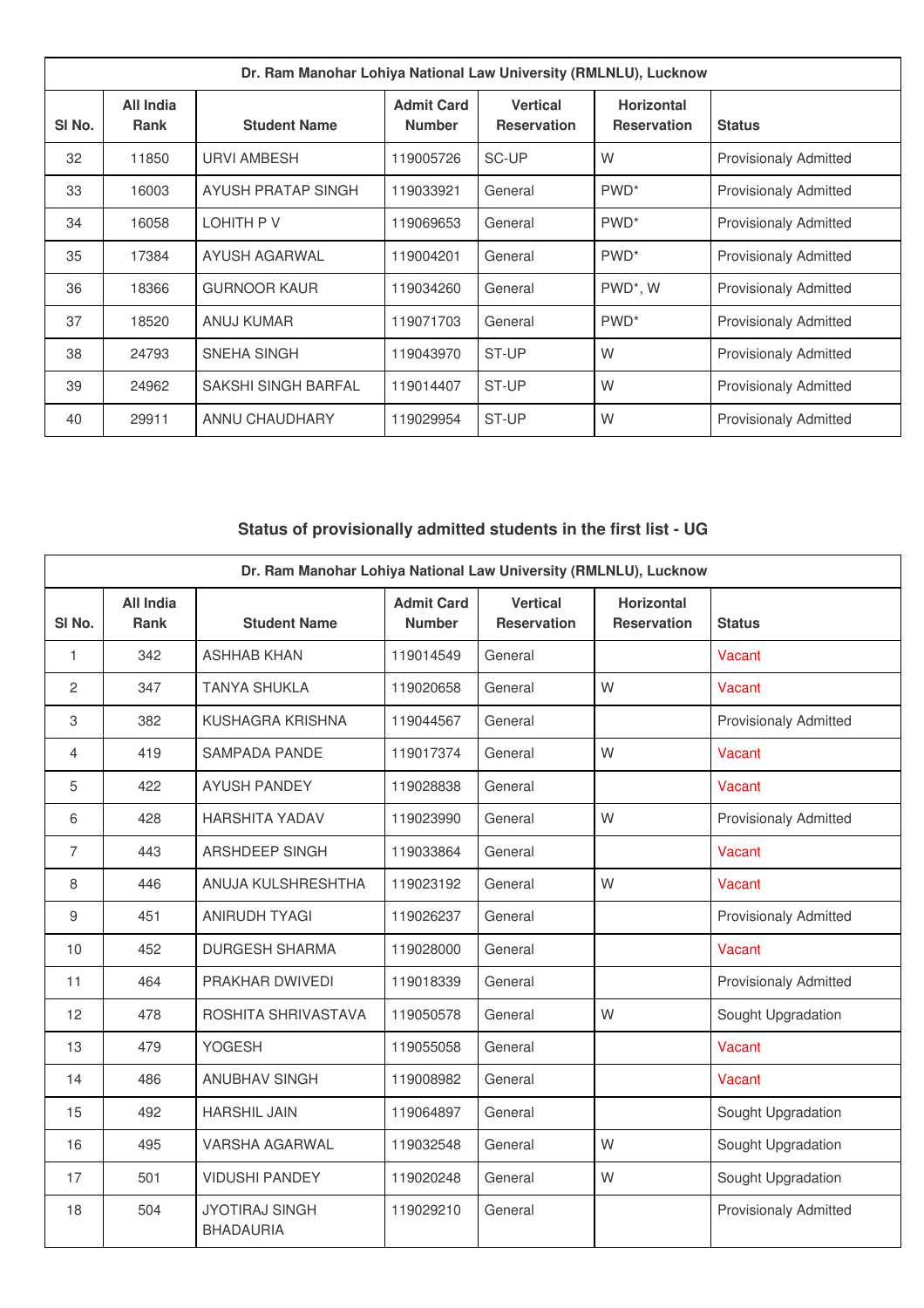| Dr. Ram Manohar Lohiya National Law University (RMLNLU), Lucknow |                                 |                                 |                                    |                                       |                                         |                              |  |
|------------------------------------------------------------------|---------------------------------|---------------------------------|------------------------------------|---------------------------------------|-----------------------------------------|------------------------------|--|
| SI <sub>No.</sub>                                                | <b>All India</b><br><b>Rank</b> | <b>Student Name</b>             | <b>Admit Card</b><br><b>Number</b> | <b>Vertical</b><br><b>Reservation</b> | <b>Horizontal</b><br><b>Reservation</b> | <b>Status</b>                |  |
| 19                                                               | 524                             | ABDUL HADIN HANEEF P            | 119015936                          | General                               |                                         | Sought Upgradation           |  |
| 20                                                               | 532                             | <b>ARYAN AHMED</b>              | 119019043                          | General                               |                                         | Sought Upgradation           |  |
| 21                                                               | 533                             | SUNANDA KRISHNA                 | 119032773                          | General                               | W                                       | <b>Provisionaly Admitted</b> |  |
| 22                                                               | 538                             | <b>VIKAS SINGH SENGAR</b>       | 119016152                          | General                               |                                         | <b>Provisionaly Admitted</b> |  |
| 23                                                               | 544                             | SWECHCHHA SINGH                 | 119022523                          | General                               | W                                       | <b>Provisionaly Admitted</b> |  |
| 24                                                               | 550                             | <b>MUSKAN PAMNANI</b>           | 119024479                          | General                               | W                                       | Sought Upgradation           |  |
| 25                                                               | 551                             | <b>AVISHI GOENKA</b>            | 119032051                          | General                               | W                                       | Vacant                       |  |
| 26                                                               | 554                             | <b>SUBHI PASTOR</b>             | 119050431                          | General                               | W                                       | Sought Upgradation           |  |
| 27                                                               | 555                             | UTKARSH SRIVASTAVA              | 119006297                          | General                               |                                         | <b>Provisionaly Admitted</b> |  |
| 28                                                               | 556                             | <b>KRITTIKA CHOWDHURY</b>       | 119054978                          | General                               | W                                       | Vacant                       |  |
| 29                                                               | 558                             | <b>TUSHAR NIGAM</b>             | 119016510                          | General                               |                                         | <b>Provisionaly Admitted</b> |  |
| 30                                                               | 559                             | <b>MADHAVI RAJE</b>             | 119027235                          | General                               | W                                       | <b>Provisionaly Admitted</b> |  |
| 31                                                               | 560                             | PRANSHI KATYAL                  | 119024987                          | General                               | W                                       | <b>Provisionaly Admitted</b> |  |
| 32                                                               | 561                             | ANUSHRI CHATURVEDI              | 119026321                          | General                               | W                                       | Vacant                       |  |
| 33                                                               | 562                             | AAYUSHMAN RAWAT                 | 119001582                          | General                               |                                         | Vacant                       |  |
| 34                                                               | 563                             | KANISHKA PAMECHA                | 119011945                          | General                               | W                                       | Sought Upgradation           |  |
| 35                                                               | 564                             | SANSKRUTI JAIN                  | 119017528                          | General                               | W                                       | Vacant                       |  |
| 36                                                               | 565                             | ANSHIKA SAINI                   | 119015870                          | General                               | W                                       | Sought Upgradation           |  |
| 37                                                               | 568                             | <b>RAMYA SINGH</b>              | 119000713                          | General                               | W                                       | Sought Upgradation           |  |
| 38                                                               | 570                             | <b>KESHAV SHARMA</b>            | 119029381                          | General                               |                                         | Sought Upgradation           |  |
| 39                                                               | 571                             | WRIDDHIMAN DEY                  | 119027694                          | General                               |                                         | Vacant                       |  |
| 40                                                               | 572                             | AADITYA MOOTHA                  | 119036706                          | General                               |                                         | <b>Provisionaly Admitted</b> |  |
| 41                                                               | 574                             | CHAITANYA GUPTA                 | 119007141                          | General                               |                                         | Vacant                       |  |
| 42                                                               | 575                             | <b>SHOURYA GARG</b>             | 119018557                          | General                               |                                         | Provisionaly Admitted        |  |
| 43                                                               | 579                             | <b>AVINASH TIWARI</b>           | 119033409                          | General                               |                                         | Provisionaly Admitted        |  |
| 44                                                               | 582                             | <b>VARNIKA JAIN</b>             | 119003118                          | General                               | W                                       | Vacant                       |  |
| 45                                                               | 583                             | AARUSHI GUPTA                   | 119001325                          | General                               | W                                       | <b>Provisionaly Admitted</b> |  |
| 46                                                               | 584                             | <b>TARNI AGARWAL</b>            | 119006703                          | General                               | W                                       | Vacant                       |  |
| 47                                                               | 586                             | SATHYANARAYAN                   | 119002040                          | General                               |                                         | Vacant                       |  |
| 48                                                               | 587                             | <b>ISHAAN SARASWAT</b>          | 119005199                          | General                               |                                         | Vacant                       |  |
| 49                                                               | 590                             | KISHALAYA PAL                   | 119009913                          | General                               |                                         | <b>Provisionaly Admitted</b> |  |
| 50                                                               | 591                             | NAPHADE NIRDHAR<br><b>NINAD</b> | 119002008                          | General                               |                                         | Vacant                       |  |
| 51                                                               | 592                             | ABHINAV DIXIT                   | 119041509                          | General                               |                                         | <b>Provisionaly Admitted</b> |  |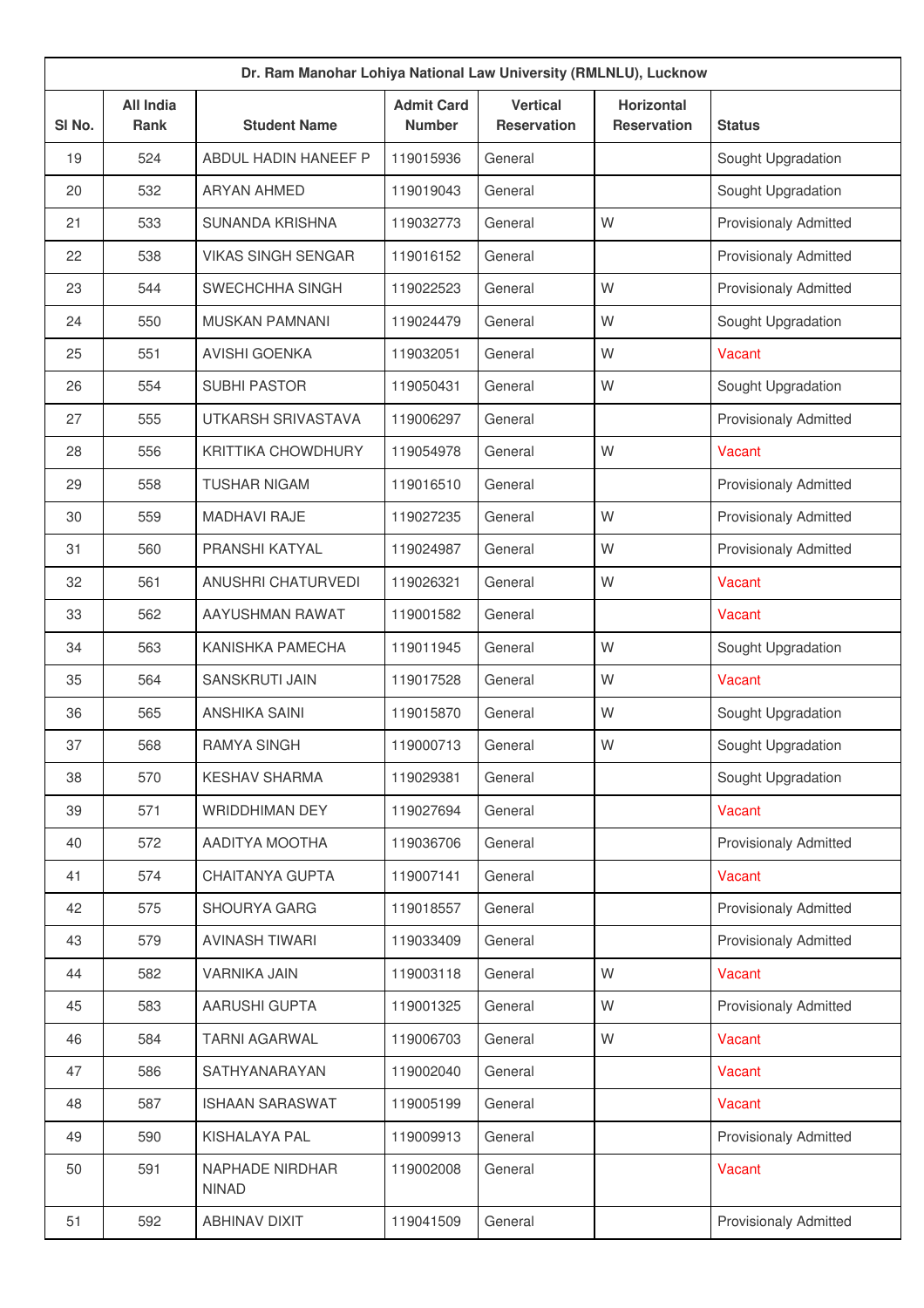| Dr. Ram Manohar Lohiya National Law University (RMLNLU), Lucknow |                                 |                         |                                    |                                       |                                         |                              |  |  |
|------------------------------------------------------------------|---------------------------------|-------------------------|------------------------------------|---------------------------------------|-----------------------------------------|------------------------------|--|--|
| SI No.                                                           | <b>All India</b><br><b>Rank</b> | <b>Student Name</b>     | <b>Admit Card</b><br><b>Number</b> | <b>Vertical</b><br><b>Reservation</b> | <b>Horizontal</b><br><b>Reservation</b> | <b>Status</b>                |  |  |
| 52                                                               | 593                             | <b>RIDHIMA</b>          | 119024887                          | General                               | W                                       | Vacant                       |  |  |
| 53                                                               | 596                             | SUDHANSHU TIWARI        | 119018317                          | General                               |                                         | Sought Upgradation           |  |  |
| 54                                                               | 597                             | <b>KSHITIJ PANDEY</b>   | 119008910                          | General                               |                                         | <b>Provisionaly Admitted</b> |  |  |
| 55                                                               | 598                             | ABHYUDAY JAISWAL        | 119020632                          | General                               |                                         | Sought Upgradation           |  |  |
| 56                                                               | 599                             | PRIYANGI MEHTA          | 119022169                          | General                               | W                                       | Vacant                       |  |  |
| 57                                                               | 603                             | <b>MARUTI NANDAN</b>    | 119026363                          | General                               |                                         | Sought Upgradation           |  |  |
| 58                                                               | 604                             | <b>MEHAK JAIN</b>       | 119004686                          | General                               | W                                       | Vacant                       |  |  |
| 59                                                               | 607                             | <b>KARTIKAY AGARWAL</b> | 119001769                          | General                               |                                         | Sought Upgradation           |  |  |
| 60                                                               | 608                             | <b>ISHIKA JINDAL</b>    | 119008104                          | General                               | W                                       | Vacant                       |  |  |
| 61                                                               | 609                             | <b>ANIMEKH PANDEY</b>   | 119018213                          | General                               |                                         | <b>Provisionaly Admitted</b> |  |  |
| 62                                                               | 614                             | DEEPIKA KACHOLIA        | 119040135                          | General                               | W                                       | Sought Upgradation           |  |  |
| 63                                                               | 617                             | <b>TEJ PRATAP SINGH</b> | 119008462                          | General                               |                                         | <b>Provisionaly Admitted</b> |  |  |
| 64                                                               | 654                             | YASHNA SINGH            | 119013968                          | General                               | CDP-UP*, W                              | Sought Upgradation           |  |  |
| 65                                                               | 704                             | SHRUTI PRIYA MISHRA     | 119032415                          | General                               | CDP-UP*, W                              | <b>Provisionaly Admitted</b> |  |  |
| 66                                                               | 770                             | ANUBHAV VERMA           | 119016362                          | OBC-UP                                |                                         | Sought Upgradation           |  |  |
| 67                                                               | 961                             | <b>AMAN JAISWAL</b>     | 119006410                          | OBC-UP                                |                                         | Sought Upgradation           |  |  |
| 68                                                               | 1110                            | <b>ABHISHEK TIWARI</b>  | 119011895                          | General                               | CDP-UP*                                 | <b>Provisionaly Admitted</b> |  |  |
| 69                                                               | 1137                            | <b>SACHIN YADAV</b>     | 119066157                          | OBC-UP                                |                                         | <b>Provisionaly Admitted</b> |  |  |
| 70                                                               | 1250                            | <b>ABHISHEK RANJAN</b>  | 119020368                          | OBC-UP                                |                                         | <b>Provisionaly Admitted</b> |  |  |
| 71                                                               | 1260                            | <b>JAYANT KUMAR</b>     | 119071026                          | General                               | CDP-UP*                                 | <b>Provisionaly Admitted</b> |  |  |
| 72                                                               | 1321                            | PRAJJWAL YADAV          | 119022134                          | OBC-UP                                |                                         | Provisionaly Admitted        |  |  |
| 73                                                               | 1340                            | <b>ARYAN SINGH</b>      | 119015387                          | General                               | CDP-UP*                                 | <b>Provisionaly Admitted</b> |  |  |
| 74                                                               | 1369                            | <b>GAURAV PRATAP</b>    | 119001120                          | OBC-UP                                |                                         | Sought Upgradation           |  |  |
| 75                                                               | 1431                            | KANU CHAUDHARY          | 119022491                          | OBC-UP                                | W                                       | <b>Provisionaly Admitted</b> |  |  |
| 76                                                               | 1438                            | <b>ISHITA CHIKARA</b>   | 119021177                          | OBC-UP                                | W                                       | Provisionaly Admitted        |  |  |
| 77                                                               | 1456                            | <b>TANISHA SINGH</b>    | 119048953                          | OBC-UP                                | W                                       | <b>Provisionaly Admitted</b> |  |  |
| 78                                                               | 1538                            | RUPAL JAISWAL           | 119006538                          | OBC-UP                                | W                                       | <b>Provisionaly Admitted</b> |  |  |
| 79                                                               | 1607                            | SHREYASI SINGH          | 119019313                          | OBC-UP                                | W                                       | <b>Provisionaly Admitted</b> |  |  |
| 80                                                               | 1627                            | ANUSHI SARASWAT         | 119015547                          | General                               | CDP-UP*, W                              | <b>Provisionaly Admitted</b> |  |  |
| 81                                                               | 1666                            | RISHITA GUPTA           | 119040771                          | OBC-UP                                | W                                       | <b>Provisionaly Admitted</b> |  |  |
| 82                                                               | 1710                            | AMITAYUSH YADAV         | 119023362                          | OBC-UP                                |                                         | Sought Upgradation           |  |  |
| 83                                                               | 1792                            | SRASHTI SINGH YADAV     | 119022231                          | OBC-UP                                | W                                       | <b>Provisionaly Admitted</b> |  |  |
| 84                                                               | 1833                            | <b>MOHD ASHAD</b>       | 119056612                          | OBC-UP                                |                                         | Provisionaly Admitted        |  |  |
| 85                                                               | 1849                            | RISHABH MANIK           | 119047723                          | OBC-UP                                |                                         | Sought Upgradation           |  |  |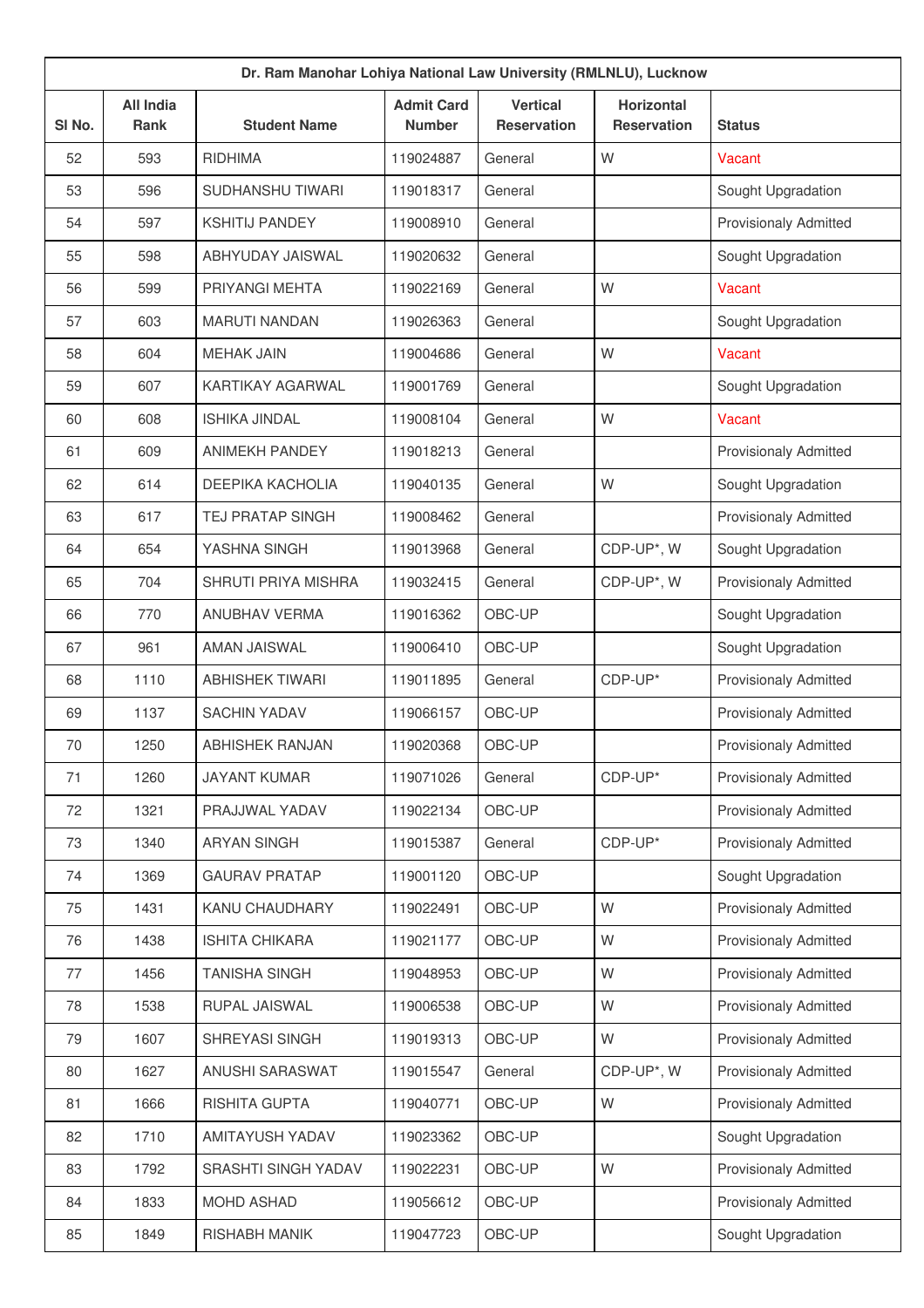|        | Dr. Ram Manohar Lohiya National Law University (RMLNLU), Lucknow |                                        |                                    |                                       |                                         |                              |  |  |  |
|--------|------------------------------------------------------------------|----------------------------------------|------------------------------------|---------------------------------------|-----------------------------------------|------------------------------|--|--|--|
| SI No. | <b>All India</b><br>Rank                                         | <b>Student Name</b>                    | <b>Admit Card</b><br><b>Number</b> | <b>Vertical</b><br><b>Reservation</b> | <b>Horizontal</b><br><b>Reservation</b> | <b>Status</b>                |  |  |  |
| 86     | 1851                                                             | SHIKHA MADHESHIYA                      | 119035836                          | OBC-UP                                | W                                       | <b>Provisionaly Admitted</b> |  |  |  |
| 87     | 1898                                                             | <b>VIJAY ANAND MAURYA</b>              | 119038776                          | OBC-UP                                |                                         | <b>Provisionaly Admitted</b> |  |  |  |
| 88     | 1924                                                             | <b>ALOK KUMAR</b>                      | 119015843                          | OBC-UP                                |                                         | <b>Provisionaly Admitted</b> |  |  |  |
| 89     | 1955                                                             | <b>AYUSH ARORA</b>                     | 119017301                          | OBC-UP                                |                                         | <b>Provisionaly Admitted</b> |  |  |  |
| 90     | 1962                                                             | <b>ASHISH SINGH</b>                    | 119039621                          | OBC-UP                                |                                         | <b>Provisionaly Admitted</b> |  |  |  |
| 91     | 1975                                                             | <b>MOHD SHAHID RAINI</b>               | 119053777                          | OBC-UP                                |                                         | <b>Provisionaly Admitted</b> |  |  |  |
| 92     | 1996                                                             | <b>SAMYAK YADAV</b>                    | 119019372                          | OBC-UP                                |                                         | <b>Provisionaly Admitted</b> |  |  |  |
| 93     | 2010                                                             | YUKTI SINGH                            | 119054826                          | OBC-UP                                | W                                       | Sought Upgradation           |  |  |  |
| 94     | 2036                                                             | <b>ASHISH VERMA</b>                    | 119040385                          | OBC-UP                                |                                         | Sought Upgradation           |  |  |  |
| 95     | 2065                                                             | <b>ANANYA GUPTA</b>                    | 119067926                          | OBC-UP                                | W                                       | <b>Provisionaly Admitted</b> |  |  |  |
| 96     | 2094                                                             | <b>SAUVIK SINGH</b>                    | 119016794                          | OBC-UP                                |                                         | <b>Provisionaly Admitted</b> |  |  |  |
| 97     | 2109                                                             | SHEWANI GUPTA                          | 119011921                          | OBC-UP                                | W                                       | <b>Provisionaly Admitted</b> |  |  |  |
| 98     | 2114                                                             | <b>MOHIT SINGH</b>                     | 119063593                          | OBC-UP                                |                                         | <b>Provisionaly Admitted</b> |  |  |  |
| 99     | 2174                                                             | <b>SRIANSH JAISWAL</b>                 | 119006076                          | OBC-UP                                |                                         | <b>Provisionaly Admitted</b> |  |  |  |
| 100    | 2233                                                             | SHREYA SONI                            | 119025938                          | OBC-UP                                | W                                       | <b>Provisionaly Admitted</b> |  |  |  |
| 101    | 2273                                                             | <b>VINAYAK GUPTA</b>                   | 119056776                          | OBC-UP                                |                                         | <b>Provisionaly Admitted</b> |  |  |  |
| 102    | 2388                                                             | <b>ASTHA SHIVHARE</b>                  | 119024253                          | OBC-UP                                | W                                       | <b>Provisionaly Admitted</b> |  |  |  |
| 103    | 2419                                                             | YOGENDRA KUMAR PAL                     | 119021230                          | OBC-UP                                |                                         | <b>Provisionaly Admitted</b> |  |  |  |
| 104    | 2430                                                             | <b>ANUPAM VERMA</b>                    | 119067648                          | OBC-UP                                |                                         | Vacant                       |  |  |  |
| 105    | 2466                                                             | <b>HARSHIT KUMAR</b>                   | 119022338                          | OBC-UP                                |                                         | <b>Provisionaly Admitted</b> |  |  |  |
| 106    | 2470                                                             | <b>SATENDRA KUMAR</b><br><b>MAURYA</b> | 119009669                          | OBC-UP                                |                                         | <b>Provisionaly Admitted</b> |  |  |  |
| 107    | 2491                                                             | NEHA CHAUDHARY                         | 119020336                          | OBC-UP                                | W                                       | <b>Provisionaly Admitted</b> |  |  |  |
| 108    | 2520                                                             | <b>HERAMB VERMA</b>                    | 119070282                          | OBC-UP                                |                                         | Sought Upgradation           |  |  |  |
| 109    | 2536                                                             | <b>AVANTIKA SAHNI</b>                  | 119035619                          | OBC-UP                                | W                                       | Vacant                       |  |  |  |
| 110    | 2605                                                             | <b>ALOK RAJ</b>                        | 119048155                          | OBC-UP                                | CDP-UP                                  | <b>Provisionaly Admitted</b> |  |  |  |
| 111    | 2662                                                             | <b>ANSHUL PATEL</b>                    | 119030369                          | OBC-UP                                |                                         | <b>Provisionaly Admitted</b> |  |  |  |
| 112    | 2886                                                             | SHIVANGI KALE                          | 119007878                          | General                               | DFF-UP*, W                              | <b>Provisionaly Admitted</b> |  |  |  |
| 113    | 3196                                                             | PRAJAKTA PRADHAN                       | 119020395                          | General                               | DFF-UP*, W                              | <b>Provisionaly Admitted</b> |  |  |  |
| 114    | 4259                                                             | SHUBHI CHANDRA                         | 119009024                          | SC-UP                                 | W                                       | <b>Provisionaly Admitted</b> |  |  |  |
| 115    | 5174                                                             | <b>VAIBHAV GAUR</b>                    | 119008880                          | General                               | DFF-UP*                                 | <b>Provisionaly Admitted</b> |  |  |  |
| 116    | 5565                                                             | SMERA SARNATH<br><b>SONKER</b>         | 119001792                          | SC-UP                                 | W                                       | Sought Upgradation           |  |  |  |
| 117    | 5586                                                             | <b>JYOTI GAUTAM</b>                    | 119034346                          | SC-UP                                 | W                                       | <b>Provisionaly Admitted</b> |  |  |  |
| 118    | 6063                                                             | ABHILASH KUMAR GAUR                    | 119000015                          | SC-UP                                 |                                         | Sought Upgradation           |  |  |  |
|        |                                                                  |                                        |                                    |                                       |                                         |                              |  |  |  |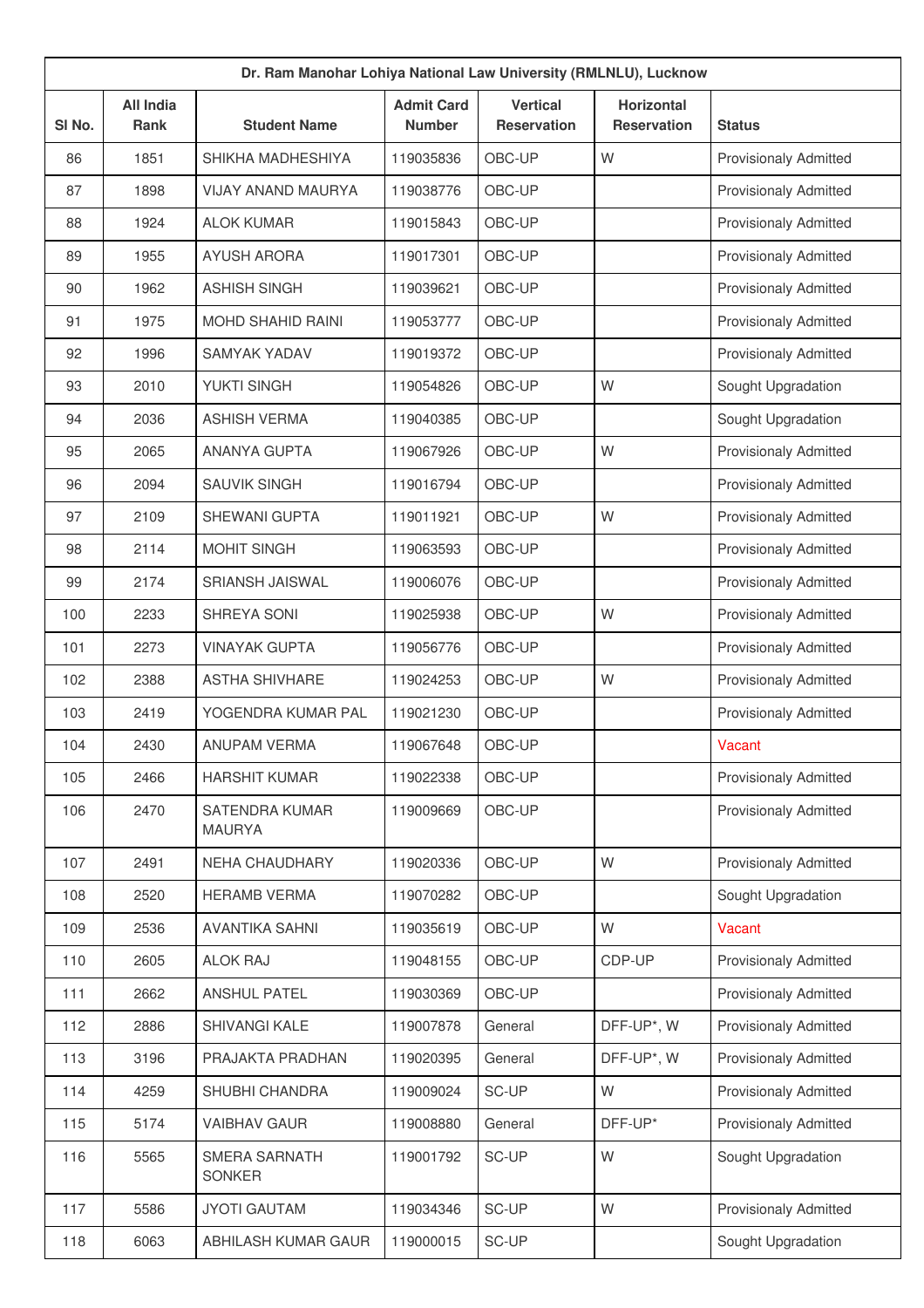| Dr. Ram Manohar Lohiya National Law University (RMLNLU), Lucknow |                                 |                                        |                                    |                                       |                                         |                              |  |  |
|------------------------------------------------------------------|---------------------------------|----------------------------------------|------------------------------------|---------------------------------------|-----------------------------------------|------------------------------|--|--|
| SI No.                                                           | <b>All India</b><br><b>Rank</b> | <b>Student Name</b>                    | <b>Admit Card</b><br><b>Number</b> | <b>Vertical</b><br><b>Reservation</b> | <b>Horizontal</b><br><b>Reservation</b> | <b>Status</b>                |  |  |
| 119                                                              | 6124                            | <b>HEMANT SINGH</b>                    | 119063057                          | SC-UP                                 |                                         | <b>Provisionaly Admitted</b> |  |  |
| 120                                                              | 6862                            | <b>RAKESH KUMAR</b>                    | 119035443                          | SC-UP                                 |                                         | <b>Provisionaly Admitted</b> |  |  |
| 121                                                              | 6908                            | SOUMYA SINGH                           | 119023664                          | SC-UP                                 | W                                       | <b>Provisionaly Admitted</b> |  |  |
| 122                                                              | 7203                            | <b>AMAN VERMA</b>                      | 119022408                          | SC-UP                                 |                                         | <b>Provisionaly Admitted</b> |  |  |
| 123                                                              | 7463                            | JYOTIRMAY KANOJIA                      | 119007823                          | SC-UP                                 | W                                       | <b>Provisionaly Admitted</b> |  |  |
| 124                                                              | 7548                            | <b>MAHAMAYA GAUTAMI</b>                | 119022587                          | SC-UP                                 | W                                       | Provisionaly Admitted        |  |  |
| 125                                                              | 7700                            | RUPESH KUMAR SINGH                     | 119009537                          | SC-UP                                 |                                         | Vacant                       |  |  |
| 126                                                              | 7813                            | <b>VIVEK KUMAR</b>                     | 119042056                          | SC-UP                                 | CDP-UP                                  | Vacant                       |  |  |
| 127                                                              | 8018                            | <b>ASTHA SINGH</b>                     | 119001862                          | SC-UP                                 | W                                       | Sought Upgradation           |  |  |
| 128                                                              | 8086                            | <b>SRISHTI</b>                         | 119019092                          | SC-UP                                 | W                                       | <b>Provisionaly Admitted</b> |  |  |
| 129                                                              | 8124                            | APEKSHA RAWAT                          | 119032810                          | SC-UP                                 | W                                       | <b>Provisionaly Admitted</b> |  |  |
| 130                                                              | 8263                            | <b>HIMANSHU VERMA</b>                  | 119036540                          | SC-UP                                 |                                         | Sought Upgradation           |  |  |
| 131                                                              | 8329                            | SHRESHTHA SINGH                        | 119021496                          | SC-UP                                 | W                                       | Vacant                       |  |  |
| 132                                                              | 8555                            | AADHIRA SINGH                          | 119016467                          | SC-UP                                 | W                                       | Vacant                       |  |  |
| 133                                                              | 8890                            | <b>VIKAS CHAUDHARY</b>                 | 119023248                          | SC-UP                                 |                                         | <b>Provisionaly Admitted</b> |  |  |
| 134                                                              | 8983                            | SADHNA DIWAKAR                         | 119019683                          | SC-UP                                 | W                                       | <b>Provisionaly Admitted</b> |  |  |
| 135                                                              | 9044                            | PRINCESS SINGH                         | 119072230                          | SC-UP                                 | W                                       | <b>Provisionaly Admitted</b> |  |  |
| 136                                                              | 9321                            | <b>MEGHNA</b>                          | 119020105                          | SC-UP                                 | W                                       | <b>Provisionaly Admitted</b> |  |  |
| 137                                                              | 9439                            | <b>ALOK RAO</b>                        | 119026864                          | SC-UP                                 |                                         | Sought Upgradation           |  |  |
| 138                                                              | 9512                            | ABHISHEK KANAUJIYA                     | 119010864                          | SC-UP                                 |                                         | <b>Provisionaly Admitted</b> |  |  |
| 139                                                              | 9555                            | ANUSHKA SAGAR                          | 119058096                          | SC-UP                                 | W                                       | <b>Provisionaly Admitted</b> |  |  |
| 140                                                              | 10041                           | <b>NISHA SINGH</b>                     | 119063155                          | SC-UP                                 | W                                       | <b>Provisionaly Admitted</b> |  |  |
| 141                                                              | 10049                           | SHREYA SINGH                           | 119007472                          | SC-UP                                 | W                                       | <b>Provisionaly Admitted</b> |  |  |
| 142                                                              | 10170                           | <b>ANANYA KUMAR</b>                    | 119033028                          | General                               | PWD*, W                                 | <b>Provisionaly Admitted</b> |  |  |
| 143                                                              | 10416                           | ANURAG RAJPUT                          | 119007992                          | General                               | PWD <sup>*</sup>                        | Sought Upgradation           |  |  |
| 144                                                              | 10568                           | YUGANTAR SINGH                         | 119026617                          | SC-UP                                 |                                         | Sought Upgradation           |  |  |
| 145                                                              | 10569                           | ASHUTOSH KESARWANI                     | 119016627                          | SC-UP                                 |                                         | Sought Upgradation           |  |  |
| 146                                                              | 10663                           | SHREYA CHAUDHARY                       | 119005425                          | SC-UP                                 | W                                       | <b>Provisionaly Admitted</b> |  |  |
| 147                                                              | 10811                           | <b>ABHISHEK PRATAP</b><br><b>SINGH</b> | 119023979                          | SC-UP                                 |                                         | <b>Provisionaly Admitted</b> |  |  |
| 148                                                              | 10864                           | PIYUSH KUMAR SINGH                     | 119046851                          | SC-UP                                 |                                         | <b>Provisionaly Admitted</b> |  |  |
| 149                                                              | 10906                           | <b>HARSHITA</b>                        | 119020800                          | SC-UP                                 | W                                       | <b>Provisionaly Admitted</b> |  |  |
| 150                                                              | 10948                           | PRANJALA RAJ                           | 119008917                          | SC-UP                                 | W                                       | <b>Provisionaly Admitted</b> |  |  |
| 151                                                              | 12311                           | <b>AVANTIKA SINGH</b>                  | 119057023                          | ST-UP                                 | W                                       | Vacant                       |  |  |